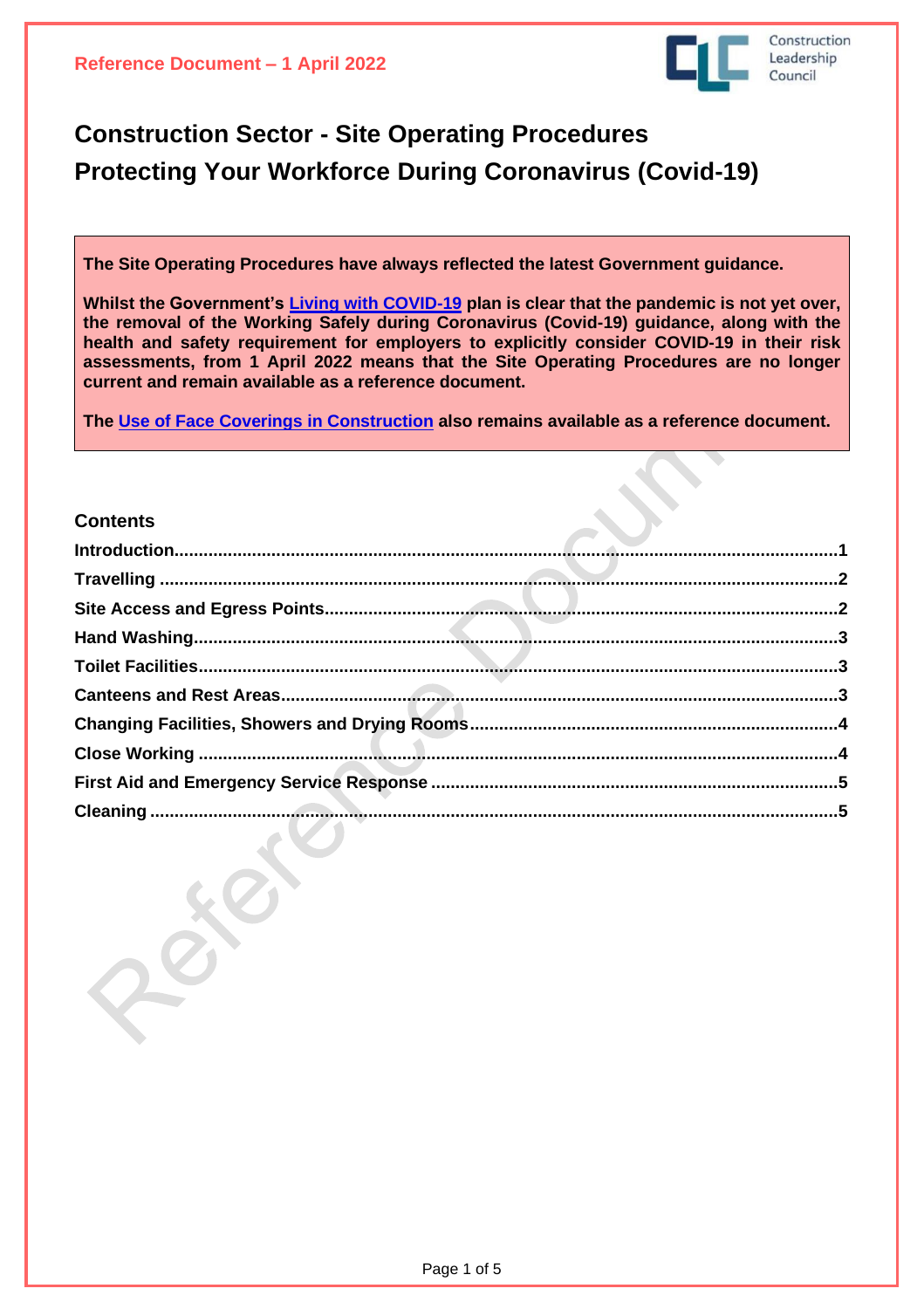## **Reference Document – 1 April 2022**



## **Introduction**

Covid-19 will be a feature of our lives for the foreseeable future and needs to be managed to reduce the risk of transmission.

These Site Operating Procedures (SOP) are based on Government guidance on **[Working](https://www.gov.uk/guidance/working-safely-during-coronavirus-covid-19/construction-and-other-outdoor-work) safely during Coronavirus (Covid-19) - [Construction](https://www.gov.uk/guidance/working-safely-during-coronavirus-covid-19/construction-and-other-outdoor-work) and other outdoor work in England;** other restrictions and advice may apply in **[Scotland](https://cicvforum.co.uk/wp-content/uploads/2021/11/CICV-SOP-Guidance-Book-v8-251121.pdf)**, **[Wales](https://gov.wales/alert-level-2-guidance-employers-businesses-and-organisations-html)** and **[Northern](https://www.nibusinessinfo.co.uk/content/coronavirus-workplace-safety-guidelines-and-social-distancing) Ireland**, as well as in areas subject to a localised lockdown**.**

#### **The objective is to ensure consistent measures on construction sites of all types and sizes.**

The **[HSE](https://www.hse.gov.uk/coronavirus/index.htm)** is the relevant enforcing authority for occupational health and safety legislation and guidance to control public health risks in the construction sector. **If a site is not complying with the latest Government guidance on Covid-19, it may be subject to enforcement action.**

The health and safety requirements of any construction activity must not be compromised. If an activity cannot be undertaken safely, it should not take place.

Where Covid-19 measures are in place, organisations should remind the workforce of them during inductions and daily briefings and have effective monitoring arrangements in place to ensure compliance.

# <span id="page-1-0"></span>**Travelling**

#### **Sharing Vehicles**

If workers share transport, they should try to:

- Share with the same individuals and with the minimum number of people at any one time
- Keep the windows open
- Travel side by side or behind other people, rather than facing them, where seating arrangements allow
- Maximise the distance between people
- Wear a face covering
- Clean the vehicle between journeys, especially touch points, using gloves and standard cleaning products.

#### **Using Public Transport**

If workers use public transport, they:

- Should try to avoid travelling during peak times (05:45 ‐ 08:15 and 16:00 ‐ 17:30); and
- Should comply with the face covering requirements of the transport operator.

#### **Sites should consider:**

- Changing and staggering site hours to reduce congestion on public transport
- Parking arrangements for additional vehicles and bicycles
- Providing facilities such as lockers and showers
- Providing hand cleaning facilities at entrances and exits. This should be soap and water wherever possible or hand sanitiser if soap and water are not available
- How someone taken ill would get home.

## <span id="page-1-1"></span>**Site Access and Egress Points**

- Minimise non-essential visitors
- Consider introducing staggered start and finish times to reduce congestion and contact
- Plan and manage site access and egress points to minimise contact and ensure current social distancing requirements are met – you may need to change the number of access points, either increase to reduce congestion or decrease to enable monitoring, including in the case of emergencies
- Introduce one-way systems
- Allow plenty of space between people waiting to enter site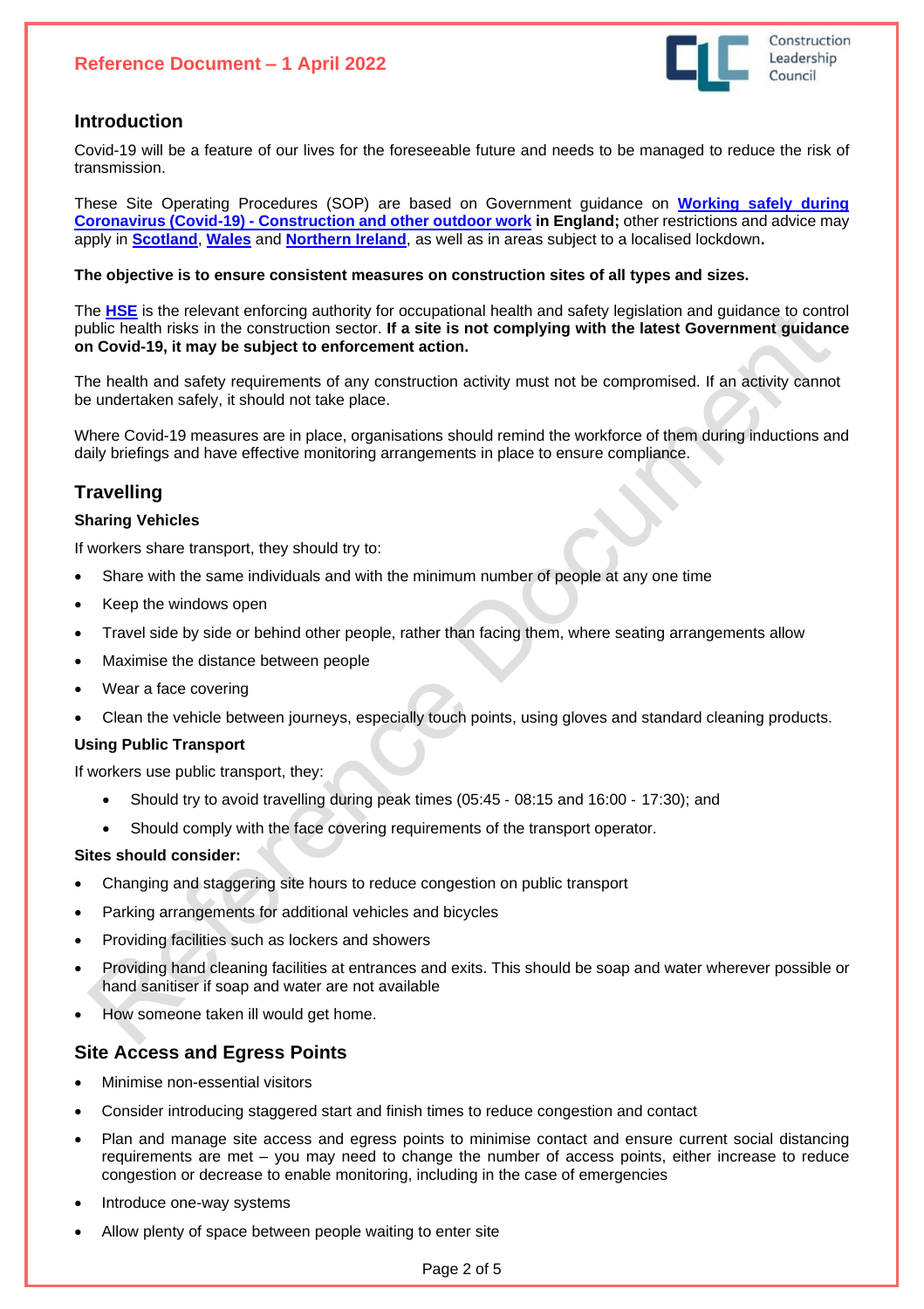

- 
- o such as floor markings, to minimise contact and ensure current social distancing requirements are maintained between people when queuing
- o reminding workers not to attend site if they have symptoms of Covid-19
- Require all workers to wash their hands for 20 seconds using soap and water when entering and leaving the site
- Regularly clean common contact surfaces in reception, office, access control and delivery areas e.g. entry systems, scanners, turnstiles, screens, telephone handsets and desks, particularly during peak flow times
- Manage the number of people in attendance at site inductions and consider holding them outdoors wherever possible
- Where loading and offloading arrangements on site will allow it, delivery drivers should remain in their vehicles. Where drivers are required to exit their vehicle, they should wash or sanitise their hands before handling any materials
- [Drivers](https://www.hse.gov.uk/coronavirus/drivers-transport-delivery.htm) must be provided with access to suitable toilet and hand washing facilities and made aware of the social distancing measures in place
- Consider arrangements for monitoring compliance.

# <span id="page-2-0"></span>**Hand Washing**

Use signage:

- Allow regular breaks to wash hands
- Provide additional hand washing facilities (e.g. pop ups) to the usual welfare facilities, particularly on a large spread out site or where there are significant numbers of personnel on site, including plant operators
- Ensure adequate supplies of soap and fresh water are readily available and kept topped up at all times
- Provide hand sanitiser (minimum 60% alcohol based) where hand washing facilities are unavailable
- Regularly clean the hand washing facilities
- Provide suitable and sufficient rubbish bins for hand towels with regular removal and disposal.

# <span id="page-2-1"></span>**Toilet Facilities**

- Manage the number of people using toilet facilities at any one time (e.g. use a welfare attendant) and use signage, such as floor markings, to minimise contact and maintain current social distancing requirements
- Wash or sanitise hands before and after using the facilities
- Enhance the cleaning regimes for toilet facilities, particularly door handles, locks and the toilet flush
- Portable toilets should be cleaned and emptied more frequently
- Provide suitable and sufficient rubbish bins for hand towels with regular removal and disposal

## <span id="page-2-2"></span>**Canteens and Rest Areas**

- Confirm whether face coverings should be worn in canteens and rest areas the latest position can be found in The Use of Face Coverings in [Construction](https://www.constructionleadershipcouncil.co.uk/wp-content/uploads/2021/12/The-Use-of-Face-Coverings-in-Construction-during-Coronavirus-Version-5.pdf)
- Ensure that the number and size of facilities available on site are sufficient to minimise contact and maintain current social distancing requirements
- The capacity should be clearly identified at the entry to each facility, and where necessary attendants provided to supervise compliance
- Break times should be staggered to reduce congestion and contact
- Drinking water should be provided with enhanced cleaning measures of the tap mechanism introduced
- Frequently clean surfaces that are touched regularly, using standard cleaning products e.g. kettles, refrigerators, microwaves
- Hand cleaning facilities or hand sanitiser should be available at the entrance to any room where people eat and should be used by workers when entering and leaving the area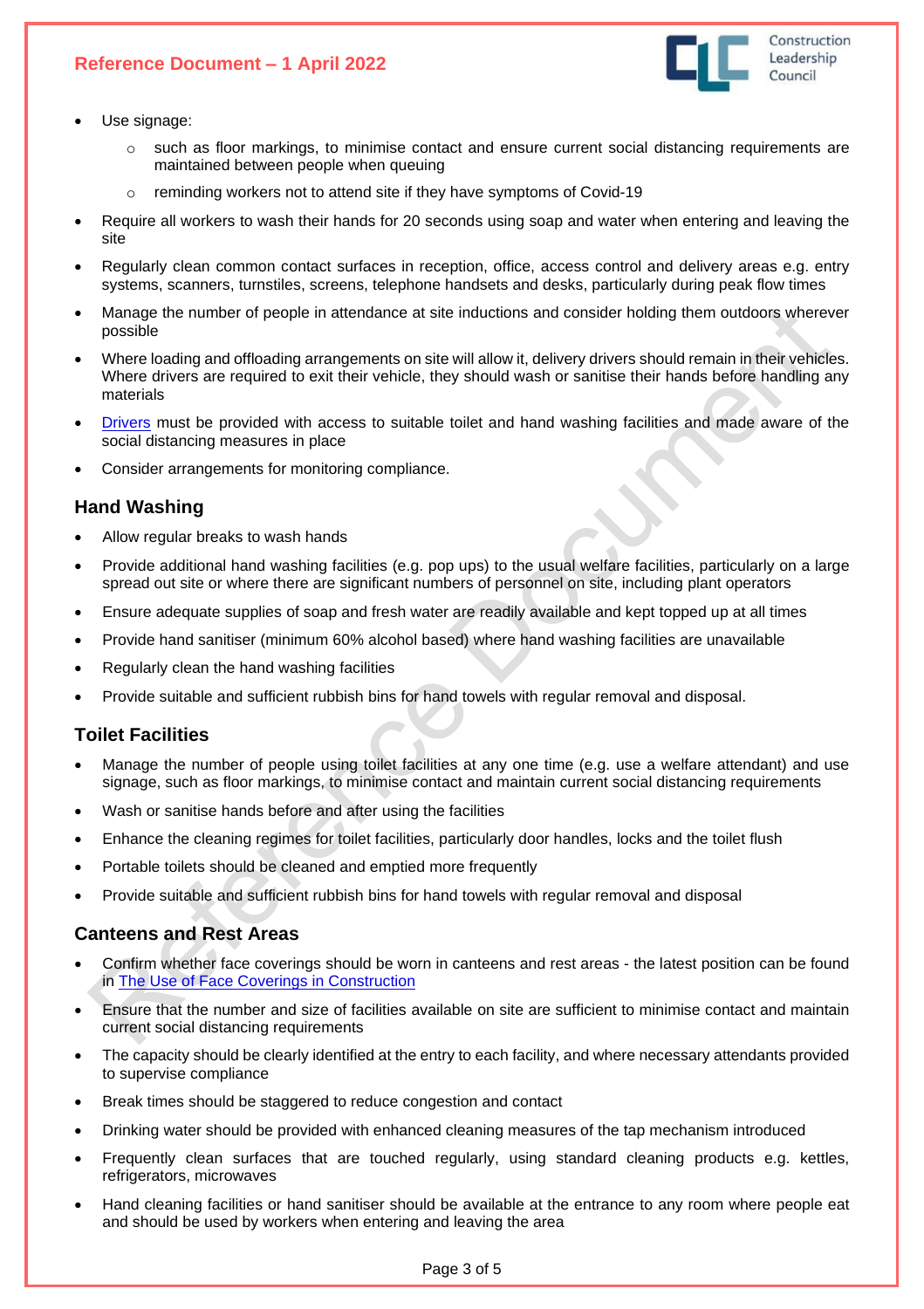

- All rubbish should be put straight in the bin and not left for someone else to clear up
- Tables and chairs should be cleaned between each use
- Crockery, eating utensils, cups etc. should be disposable or washed and dried between each use
- Payments should be taken by contactless card wherever possible
- Canteen staff should wash their hands often with soap and water for at least 20 seconds before and after handling food
- <span id="page-3-0"></span>• Consider arrangements for monitoring compliance.

# **Changing Facilities, Showers and Drying Rooms**

- Ensure that the number and size of facilities available on site are sufficient to minimise contact and maintain current social distancing requirements
- Manage the number of people using these facilities at any one time e.g. use a welfare attendant
- Introduce staggered start and finish times to reduce congestion and contact
- Introduce enhanced cleaning of these facilities throughout the day and at the end of each day
- Provide suitable and sufficient rubbish bins in these areas with regular removal and disposal.

# <span id="page-3-1"></span>**Close Working**

#### **Hierarchy of Controls**

Sites and work need to be planned and organised to avoid crowding and minimise the risk of spread of infection.

If you are not able to avoid contact whilst working, you should consider whether the activity should continue and, if so, risk assess it using the hierarchy of controls below and against any sector-specific guidance. The results of risk assessments should be shared with the workforce.

| <b>Eliminate</b> | Workers who have Covid-19 symptoms or a positive test result should not travel to<br>$\bullet$<br>or attend site                           |  |
|------------------|--------------------------------------------------------------------------------------------------------------------------------------------|--|
|                  | Rearrange tasks to enable them to be done by one person, or in a way that<br>$\bullet$<br>maintains current social distancing requirements |  |
|                  | Avoid skin to skin contact and face to face working<br>٠                                                                                   |  |
|                  | Stairs should be used in preference to lifts or hoists and consider one-way systems<br>٠                                                   |  |
|                  | Consider alternative or additional mechanical aids to reduce worker interface                                                              |  |
|                  | <b>Site Meetings</b>                                                                                                                       |  |
|                  | Only necessary meeting participants should attend                                                                                          |  |
|                  | Attendees should maintain current social distancing requirements                                                                           |  |
|                  | Rooms should be well ventilated / windows opened to allow fresh air circulation                                                            |  |
|                  | Hold meetings in open areas where possible                                                                                                 |  |
| Reduce           | Minimise the frequency and time workers are working together<br>$\bullet$                                                                  |  |
|                  | Minimise the number of workers involved in tasks<br>٠                                                                                      |  |
|                  | Workers should work side by side, or facing away from each other, rather than face to<br>٠<br>face                                         |  |
|                  | Manage the number of people in lifts and hoists to reduce congestion and contact<br>$\bullet$                                              |  |
|                  | Regularly clean common touchpoints, doors, buttons, handles, vehicle cabs, tools,<br>equipment etc.                                        |  |
|                  | Increase ventilation in enclosed spaces<br>$\bullet$                                                                                       |  |
|                  | Wash or sanitise hands before and after using any equipment                                                                                |  |